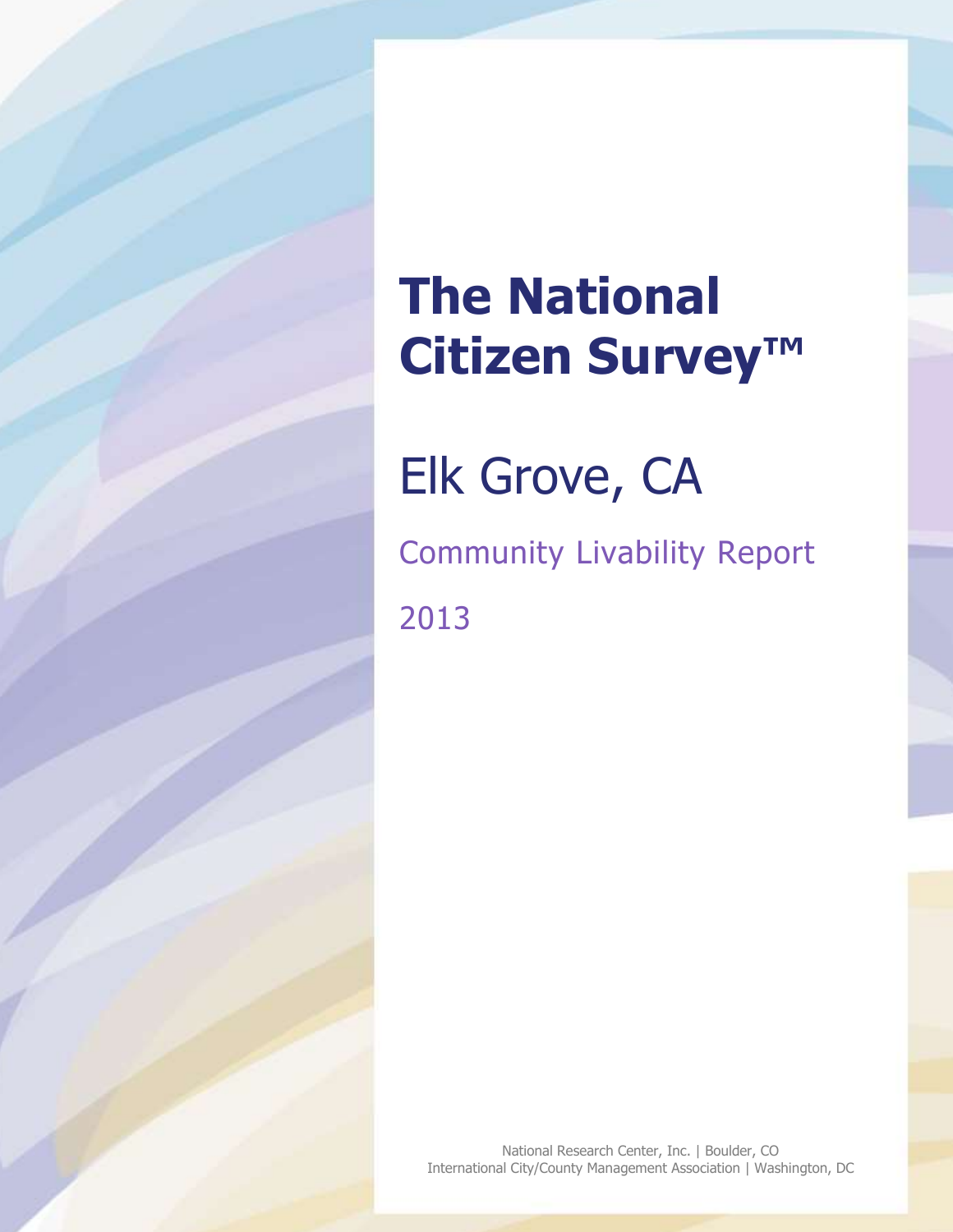## **Contents**

The National Citizen Survey™ © 2001-2013 National Research Center, Inc.

National Research Center, Inc. International City/County Management Association 2955 Valmont Road, Suite 300 777 North Capitol Street NE, Suite 500 Boulder, CO 80301 Washington, DC 20002 www.n-r-c.com • 303-444-7863 www.icma.org • 202-289-ICMA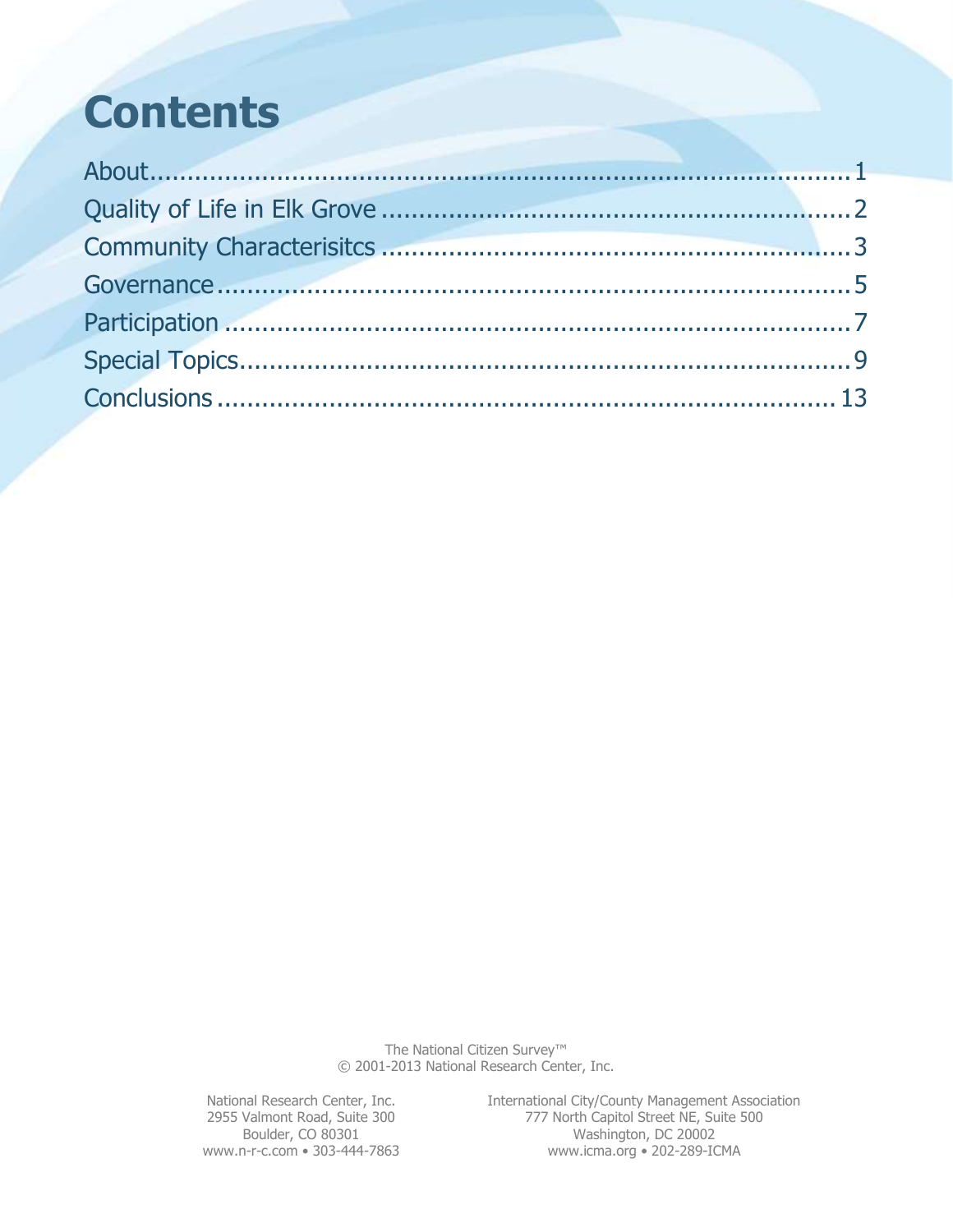### <span id="page-2-0"></span>**About**

The National Citizen Survey™ (The NCS) report is about the "livability" of Elk Grove. The phrase "livable community" is used here to evoke a place that is not simply habitable but that is desirable. It is not only where people do live, but where they want to live.

Great communities are partnerships of the government, private sector, community-based organizations and residents, all geographically connected. The NCS captures residents' opinions within the three pillars of a community, Community Characteristics, Governance and Participation, across eight central facets of community: Safety, Mobility, Natural Environment, Built Environment, Economy, Recreation and Wellness, Education and Enrichment and Community Engagement.

The Community Livability Report provides the opinions of a representative sample selected from 1,200 residents of the City of Elk Grove. The margin of error around any reported percentage is 6% for the entire sample (269 completed surveys). The methods used to garner these opinions can be found in the *Technical Appendices* provided under separate cover.

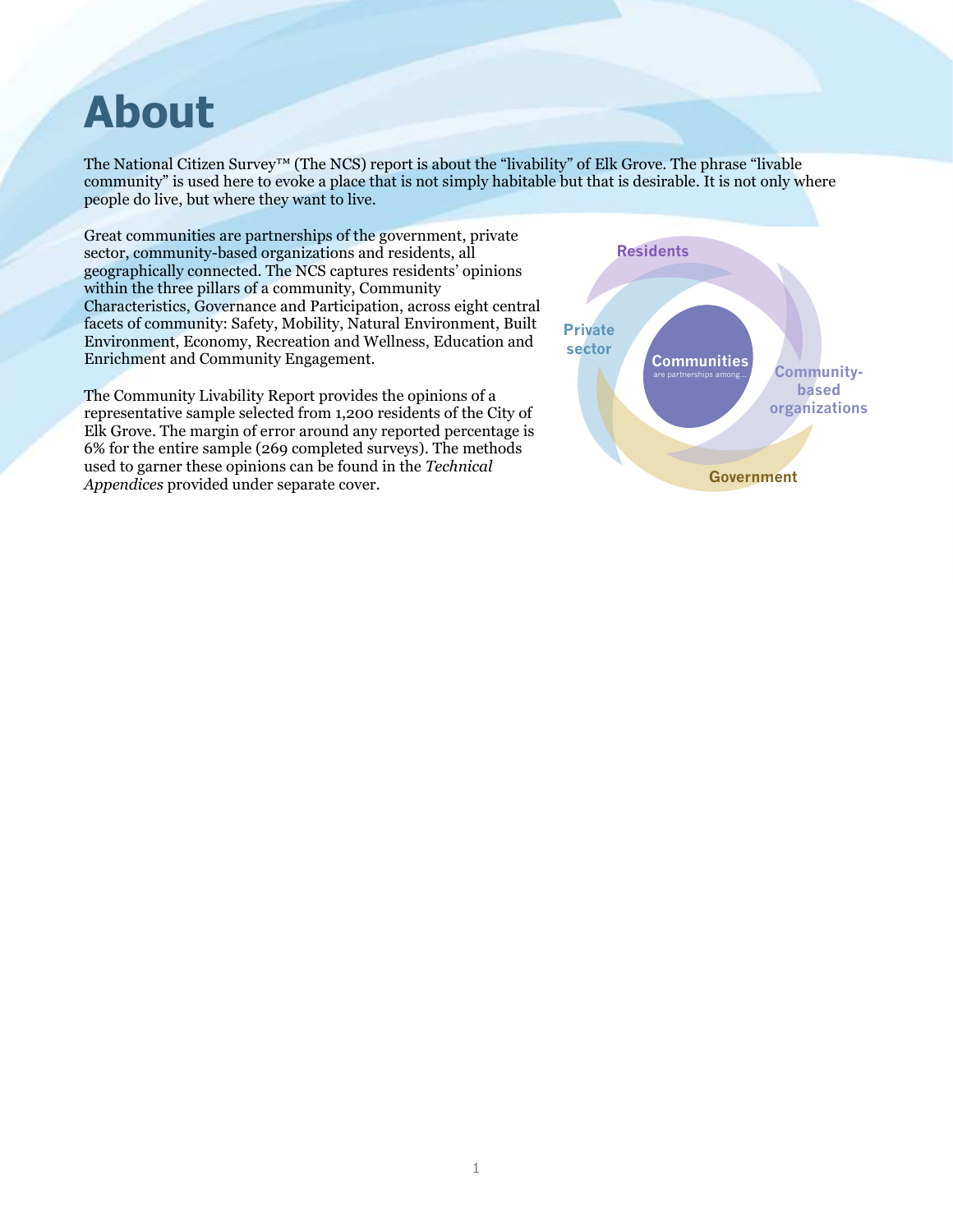# <span id="page-3-0"></span>**Quality of Life in Elk Grove**

A majority of residents rated the quality of life in Elk Grove as excellent or good. The rating for the overall quality of live in Elk Grove was similar to the national benchmark.

Below are shown the eight facets of community. The color of each community facet summarizes how residents rated it across the three sections of the survey that represent the pillars of a community – Community Characteristics, Governance and Participation. When most ratings across the three pillars were higher than the benchmark, the color for that facet is dark purple; when most ratings were lower than the benchmark, the color is the lightest purple. A mix of ratings (higher and lower than the benchmark) results in a color between the extremes.



In addition to a summary of ratings, the image below includes one or more stars to indicate which community facets were the most important to residents' overall quality of life. Residents identified these facets of community life (Safety and Community Engagement) as the most central to what makes Elk Grove their home. Overall, the eight facets of livability received favorable ratings and were similar to other communities across the nation. This overview of the key aspects of community quality provides a quick summary of where residents see exceptionally strong performance and where performance offers the greatest opportunity for improvement. Linking quality to importance offers community members and leaders a view into the characteristics of the community that matter most and that seem to be working best.

Details that support these findings are contained in the remainder of this Livability Report, starting with the ratings for Community Characteristics, Governance and Participation and ending with results for Elk Grove's unique questions.

#### **Education and Enrichment Community Example 19 Mobility Example 19 Mobility Example 19 Mobility Engagement Natural Environment Recreation and Wellness Built Environment Economy** Legend  $\blacksquare$  Higher than national benchmark Similar to national benchmark Lower than national benchmark Benchmark comparison not available  $*$  Most important to quality of life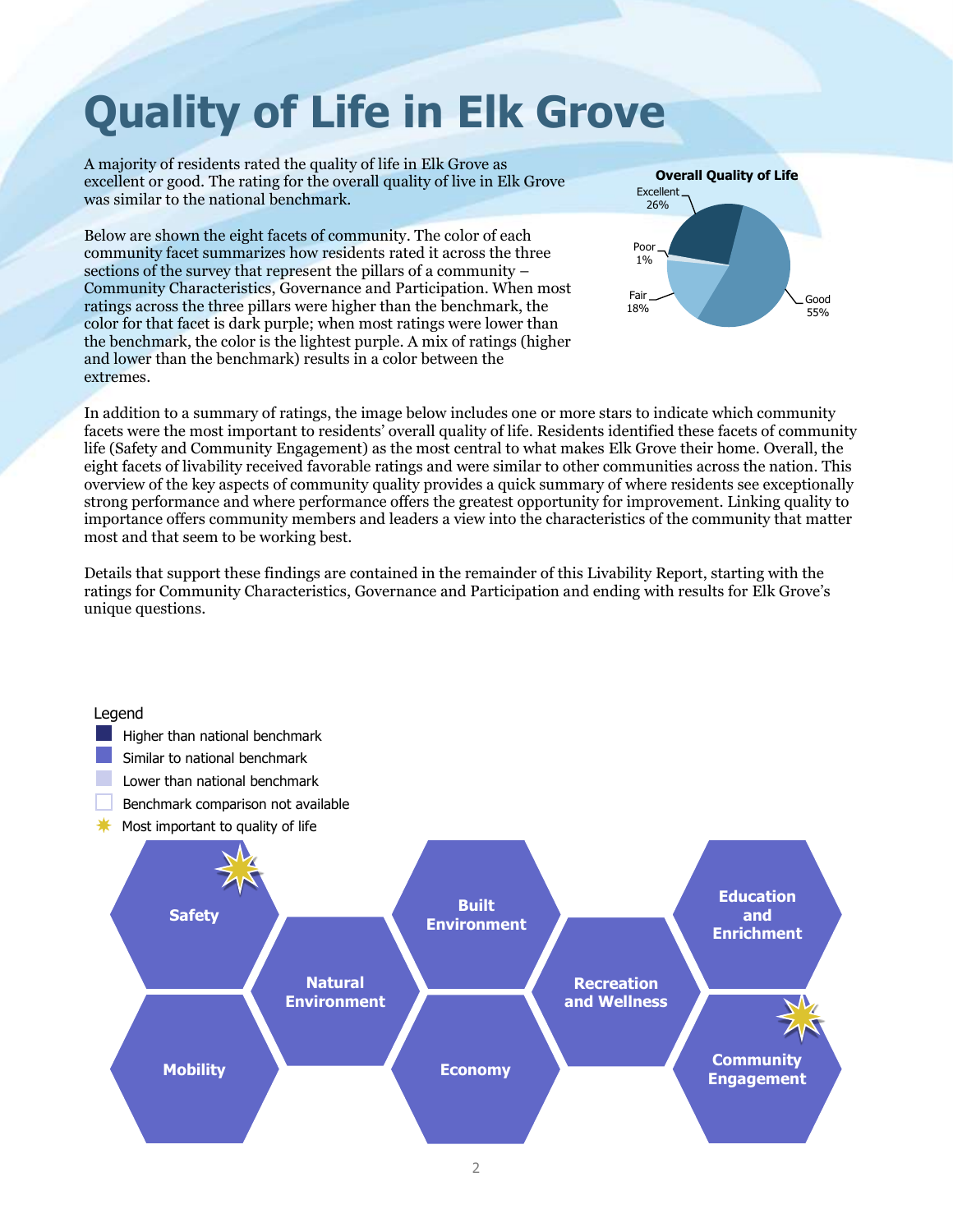## <span id="page-4-0"></span>**Community Characteristics**

#### What makes a community livable, attractive and a place where people want to be?

Overall quality of community life represents the natural ambience, services and amenities that make for an attractive community. How residents rate their overall quality of life is an indicator of the overall health of a community. More than 8 in 10 respondents described Elk Grove as a place to live as "excellent" or "good." Respondents' ratings of Elk Grove as a place to live were similar to ratings in other communities across the nation (see Appendix B of the *Technical Appendices* provided under separate cover).

In addition to rating the City as a place to live, respondents rated several aspects of community quality including Elk Grove as a place to raise children and to retire, their neighborhood as a place to live, the overall image or reputation of Elk Grove and its overall appearance. These ratings were similar to ratings in other communities and were rated as "excellent" or "good" by a majority of respondents.

Delving deeper into Community Characteristics, survey respondents rated over 40 features of the community within the eight dimensions of Community Livability. When benchmark comparisons were available, these ratings tended to be similar to the national benchmark. At least 8 in 10 respondents rated aspects of Safety in Elk Grove, one of the facets of the community that was identified as most important to the overall quality of life, favorably while about three-quarters felt positively about the Natural Environment. Aspects of Mobility were somewhat mixed with paths and walking trails and ease of walking being rated more positively than travel by car or public transportation. About 7 in 10 respondents rated most aspects of Recreation and Wellness positively with the



availability of preventive health services and health care emerging as strengths within Elk Grove.

#### *Percent rating positively (e.g., excellent/good)* Comparison to national benchmark

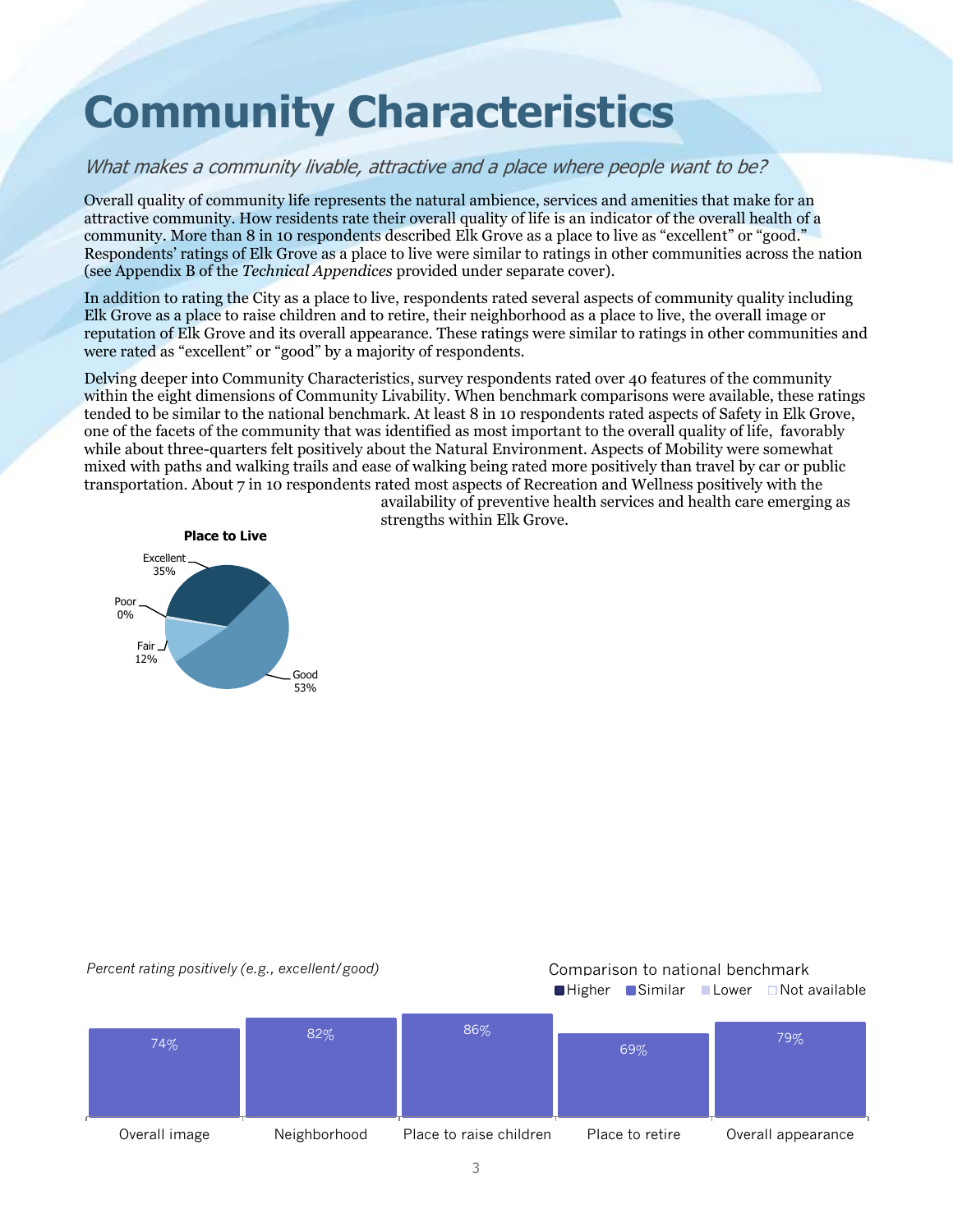### Figure 1: Aspects of Community Characteristics

| Percent rating positively | <b>SAFETY</b>                                     |     |        |     |
|---------------------------|---------------------------------------------------|-----|--------|-----|
| (e.g., excellent/good,    | Overall feeling of safety                         |     |        | 79% |
| very/somewhat safe)       | Safe in neighborhood                              |     |        | 93% |
|                           | Safe downtown/commercial area                     |     |        | 83% |
|                           | <b>MOBILITY</b>                                   |     |        |     |
| Comparison to national    | Overall ease travel                               |     |        | 75% |
| benchmark                 | Paths and walking trails                          |     | 73%    |     |
|                           | Ease of walking                                   |     | $71\%$ |     |
| <b>Higher</b>             | Travel by bicycle                                 |     | 57%    |     |
| $\blacksquare$ Similar    | Travel by public transportation                   |     | 41%    |     |
| <b>Lower</b>              | Travel by car                                     |     | 58%    |     |
|                           | <b>Traffic flow</b>                               |     | 48%    |     |
| $\Box$ Not available      | NATURAL ENVIRONMENT                               |     |        |     |
|                           | Overall natural environment                       |     |        | 77% |
|                           | Cleanliness                                       |     |        | 80% |
|                           |                                                   |     |        |     |
|                           | Air quality<br><b>BUILT ENVIRONMENT</b>           |     | 73%    |     |
|                           |                                                   |     |        |     |
|                           | Overall built environment                         |     | 65%    |     |
|                           | New development in Elk Grove                      |     | 52%    |     |
|                           | Affordable quality housing                        |     | 50%    |     |
|                           | Housing options                                   |     | 63%    |     |
|                           | Public places                                     |     | 58%    |     |
|                           | <b>ECONOMY</b>                                    |     |        |     |
|                           | Overall economic health                           |     | 63%    |     |
|                           | Vibrant downtown/commercial area                  | 30% |        |     |
|                           | <b>Business and services</b>                      |     | 59%    |     |
|                           | Cost of living                                    |     | 43%    |     |
|                           | Shopping opportunities                            |     | 50%    |     |
|                           | Employment opportunities                          | 32% |        |     |
|                           | Place to visit                                    |     | 45%    |     |
|                           | Place to work                                     |     | 59%    |     |
|                           | <b>RECREATION AND WELLNESS</b>                    |     |        |     |
|                           | Health and wellness                               |     |        | 74% |
|                           | Mental health care                                |     | 57%    |     |
|                           | Preventive health services                        |     | 70%    |     |
|                           | Health care                                       |     | 73%    |     |
|                           | Food                                              |     | 66%    |     |
|                           | Recreational opportunities                        |     | 69%    |     |
|                           | Fitness opportunities                             |     |        | 77% |
|                           | EDUCATION AND ENRICHMENT                          |     |        |     |
|                           | Education and enrichment opportunities            |     | 67%    |     |
|                           | Religious or spiritual events and activities      |     | 65%    |     |
|                           | Cultural/arts/music activities                    |     | 44%    |     |
|                           | Adult education                                   |     | 59%    |     |
|                           | K-12 education                                    |     |        | 78% |
|                           | Child care/preschool                              |     | 60%    |     |
|                           | COMMUNITY ENGAGEMENT                              |     |        |     |
|                           | Social events and activities                      |     | 52%    |     |
|                           | Neighborliness                                    |     | 59%    |     |
|                           | Openness and acceptance                           |     | 63%    |     |
|                           | Opportunities to participate in community matters |     | 54%    |     |
|                           | Opportunities to volunteer                        |     | 62%    |     |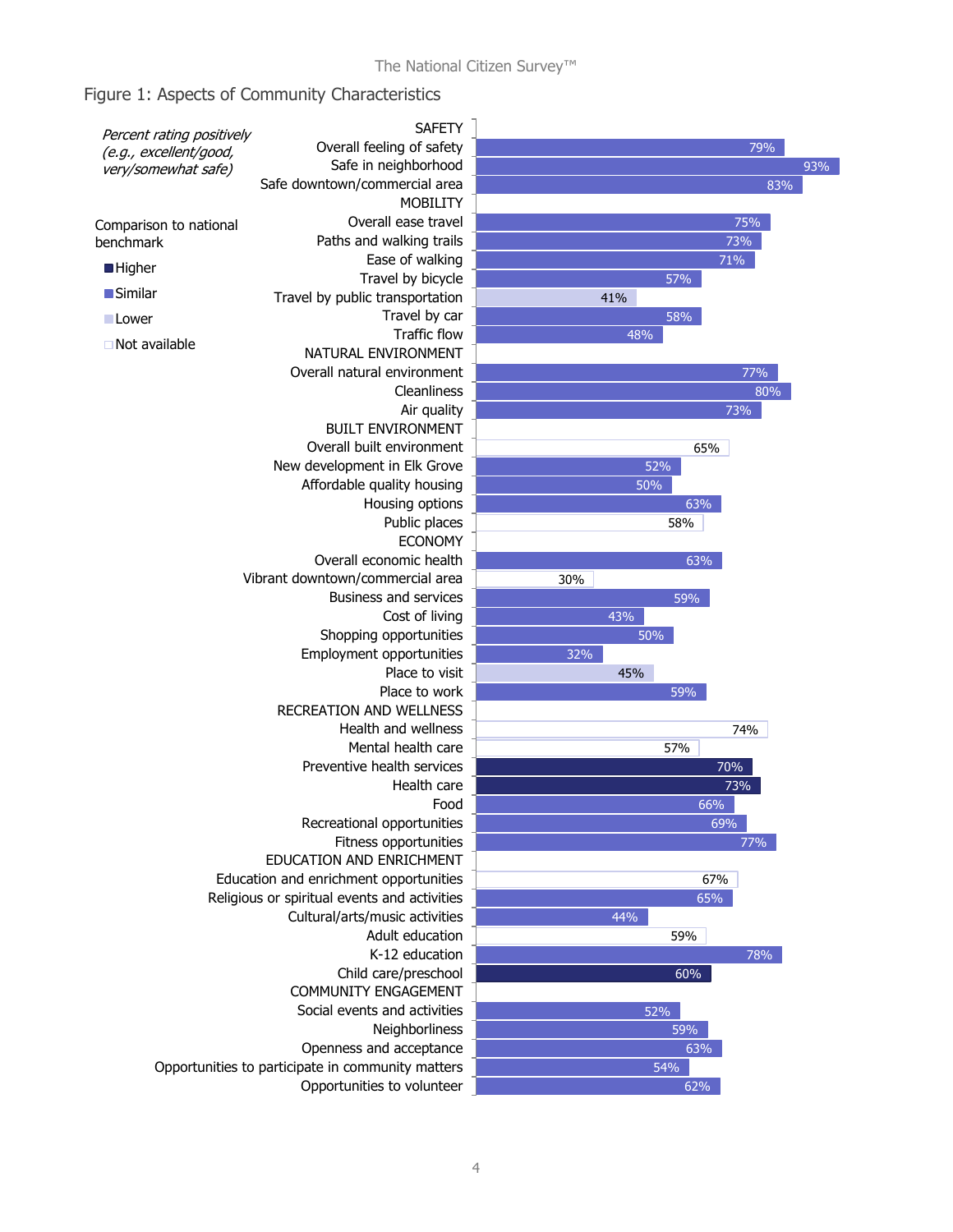### <span id="page-6-0"></span>**Governance**

#### How well does the government of Elk Grove meet the needs and expectations of its residents?

The overall quality of the services provided by Elk Grove as well as the manner in which these services are provided are a key component of how residents rate their quality of life. The overall quality of services provided by the City of Elk Grove was rated as "excellent" or "good" by 70% of respondents, while services provided by the Federal Government were rated as "excellent" or "good" by 39% of respondents. Ratings for the services provided by Elk Grove were similar to national benchmark comparisons.

Survey respondents also rated various aspects of Elk Grove's leadership and governance. Most of these ratings were positive and similar to the national benchmark. About half of respondents felt the City did an excellent or good job of welcoming citizen involvement, being honest and acting in the best interest of Elk Grove. Residents were generally pleased with the overall direction of the community and had confidence in City government.

Respondents evaluated over 30 individual services and amenities available in Elk Grove. These services and amenities were rated positively by at least half of respondents and tended to be similar to national benchmark comparisons. Services within the Natural Environment received some of the highest ratings, althought the rating for open space was below the benchmark, while services within the Built Environment were generally lower. Roughly three in five respondents rated the Mobility services as "excellent" or "good." Safety services, one of the two facets most important to residents, received positive ratings from a majority of residents, though emergency preparedness was rated lowest.

#### **Overall Quality of City Services**



#### *Percent rating positively (e.g., excellent/good)* Comparison to national benchmark

 $\blacksquare$  Higher  $\blacksquare$  Similar  $\blacksquare$  Lower  $\Box$  Not available

|                                        |                      |         |         |                                                      |                                                              |                     | 66%                 |                                                      |
|----------------------------------------|----------------------|---------|---------|------------------------------------------------------|--------------------------------------------------------------|---------------------|---------------------|------------------------------------------------------|
|                                        | 52%                  | $52\%$  |         | 55%                                                  | 53%                                                          | 56%                 |                     |                                                      |
| 48%                                    |                      |         | 49%     |                                                      |                                                              |                     |                     | 39%                                                  |
|                                        |                      |         |         |                                                      |                                                              |                     |                     |                                                      |
|                                        |                      |         |         |                                                      |                                                              |                     |                     |                                                      |
| Value of<br>services for<br>taxes paid | Overall<br>direction | citizen | in City | best interest<br>involvement government of Elk Grove | Welcoming Confidence Acting in the Being honest Treating all | residents<br>fairly | Customer<br>service | Services<br>provided by<br>the federal<br>government |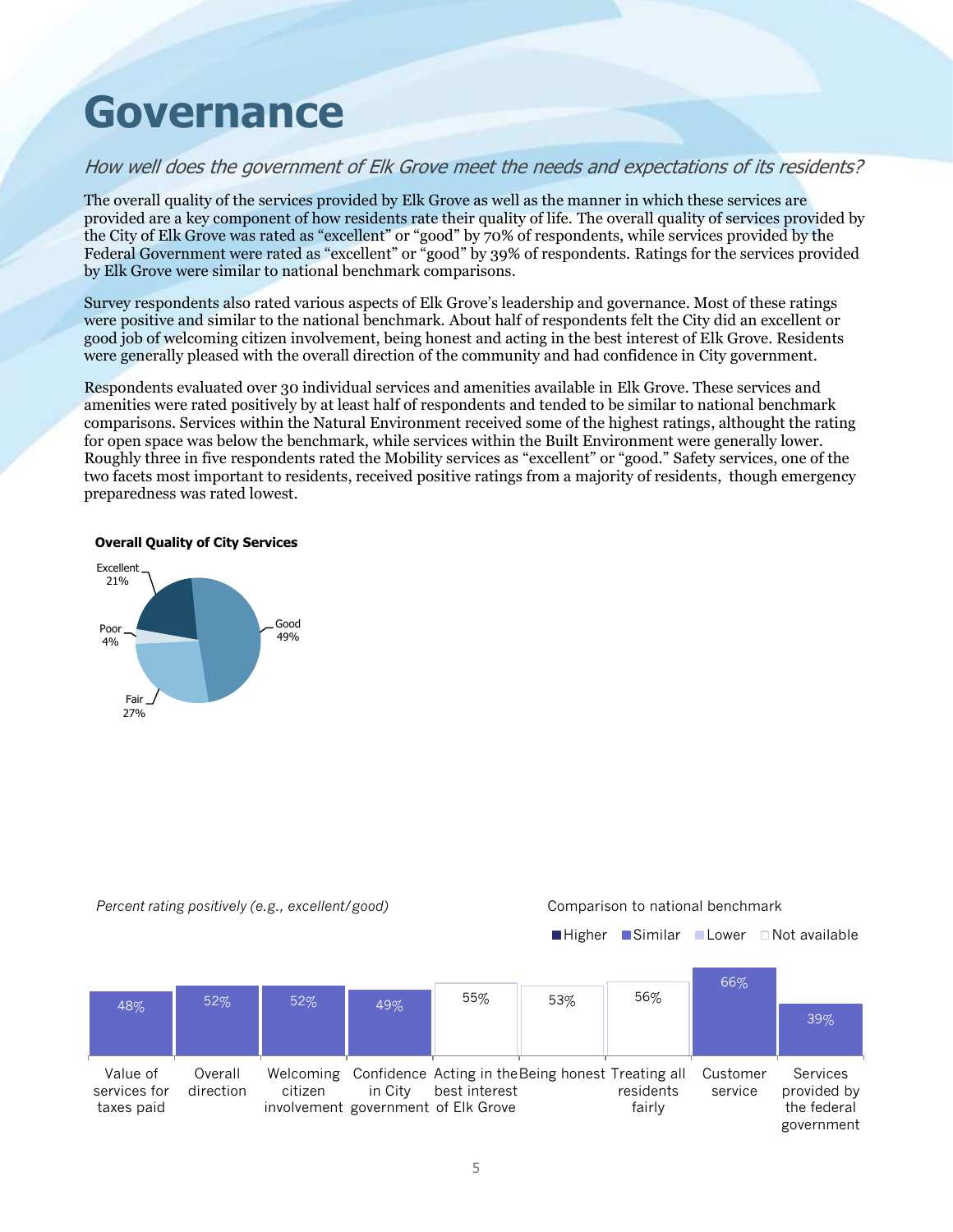### Figure 2: Aspects of Governance

| Percent rating positively               | SAFETY                        |     |     |     |
|-----------------------------------------|-------------------------------|-----|-----|-----|
| (e.g., excellent/good)                  | Police                        |     | 71% |     |
|                                         | Crime prevention              |     | 62% |     |
| Comparison to national                  | Animal control                | 58% |     |     |
| benchmark                               | Emergency preparedness        | 57% |     |     |
| $\blacksquare$ Higher<br><b>Similar</b> | <b>MOBILITY</b>               |     |     |     |
| <b>Lower</b>                            | Traffic enforcement           |     | 62% |     |
| □ Not available                         | Street repair                 |     | 62% |     |
|                                         | Street cleaning               |     | 66% |     |
|                                         | Street lighting               |     |     | 72% |
|                                         | Sidewalk maintenance          |     | 67% |     |
|                                         | Traffic signal timing         | 50% |     |     |
|                                         | Bus or transit services       | 56% |     |     |
|                                         | NATURAL ENVIRONMENT           |     |     |     |
|                                         | Garbage collection            |     |     | 83% |
|                                         | Recycling                     |     |     | 84% |
|                                         | Yard waste pick-up            |     |     | 79% |
|                                         | Natural areas preservation    |     | 61% |     |
|                                         | Open space                    | 59% |     |     |
|                                         | <b>BUILT ENVIRONMENT</b>      |     |     |     |
|                                         | Storm drainage                |     | 68% |     |
|                                         | Utility billing               | 59% |     |     |
|                                         | Land use, planning and zoning | 53% |     |     |
|                                         | Code enforcement              | 47% |     |     |
|                                         | Cable television              | 56% |     |     |
|                                         | <b>ECONOMY</b>                |     |     |     |
|                                         | Economic development          | 47% |     |     |
|                                         | RECREATION AND WELLNESS       |     |     |     |
|                                         | EDUCATION AND ENRICHMENT      |     |     |     |
|                                         | Public libraries              |     |     | 79% |
|                                         | Special events                |     | 59% |     |
|                                         | COMMUNITY ENGAGEMENT          |     |     |     |
|                                         | Public information            |     | 64% |     |
|                                         |                               |     |     |     |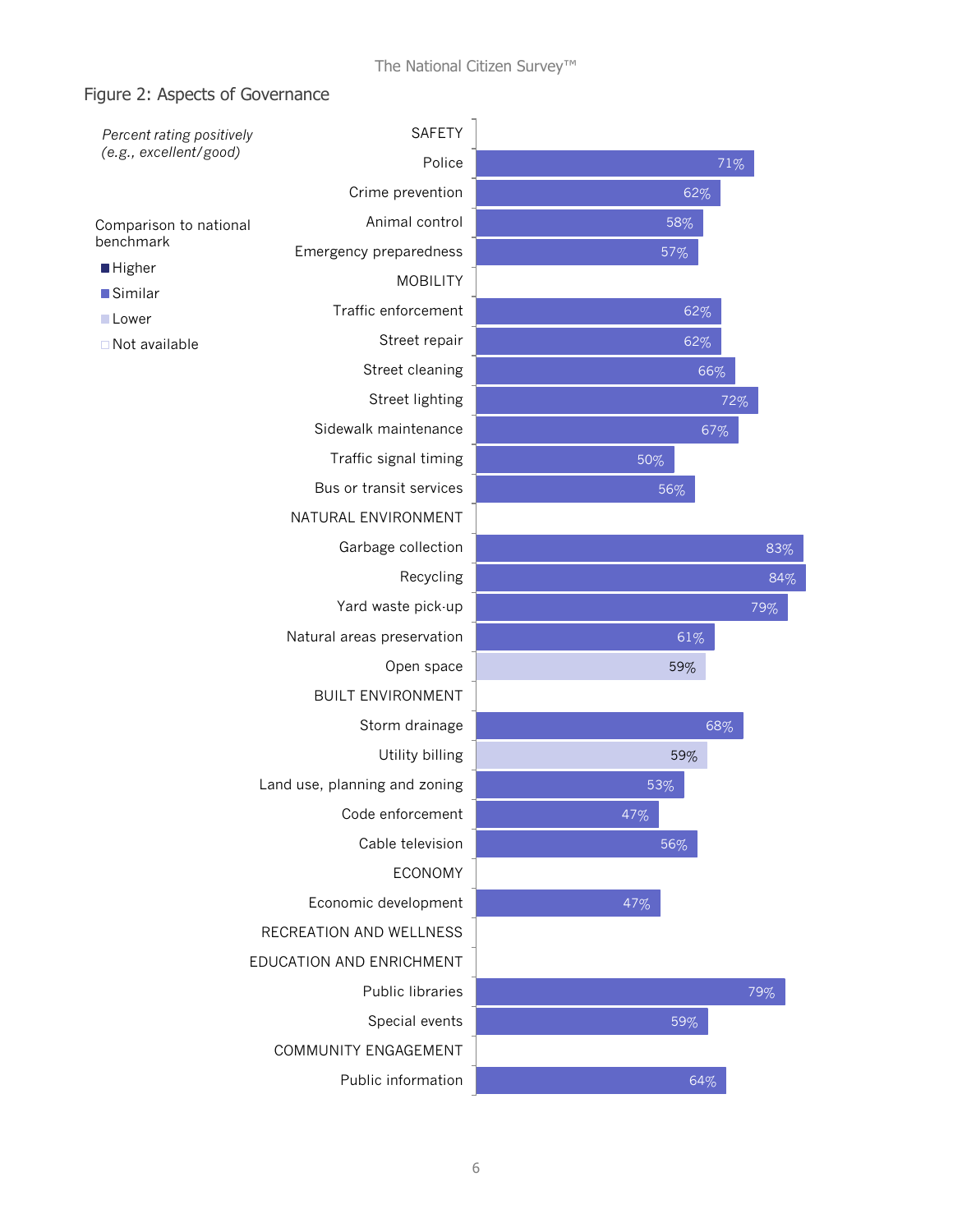### <span id="page-8-0"></span>**Participation**

#### Are the residents of Elk Grove connected to the community and each other?

An engaged community is harnessing its most valuable resource, its residents.. The connections and trust among residents, government, businesses and other organizations help to create a sense of community; a shared sense of membership, belonging and history. About two-thirds of respondents rated the sense of community in Elk Grove as "excellent" or "good," and a strong majority of residents would recommend living in Elk Grove and plan to stay in Elk Grove for the next five years. These ratings were similar to the benchmark. Less than half of the respondents reported contacting an Elk Grove employee within the last 12 months, this number was lower than the benchmark.

The survey included over 30 activities and behaviors for which respondents indicated how often they participated in or performed each, if at all. Overall, the extent to which respondents participated in these activities varied, but tended to be similar or lower when compared to the activity levels of residents in other communities.

At least 8 in 10 Elk Grove residents reported participating in activities related to the Natural Environment, including recycling at a higher rate in Elk Grove than in other communities. Participation in Community Engagement activities, one of the two key facets of Elk Grove, was mixed. Most respondents had volunteered or done a favor for a neighbor, but few had attended or watched a local meeting.



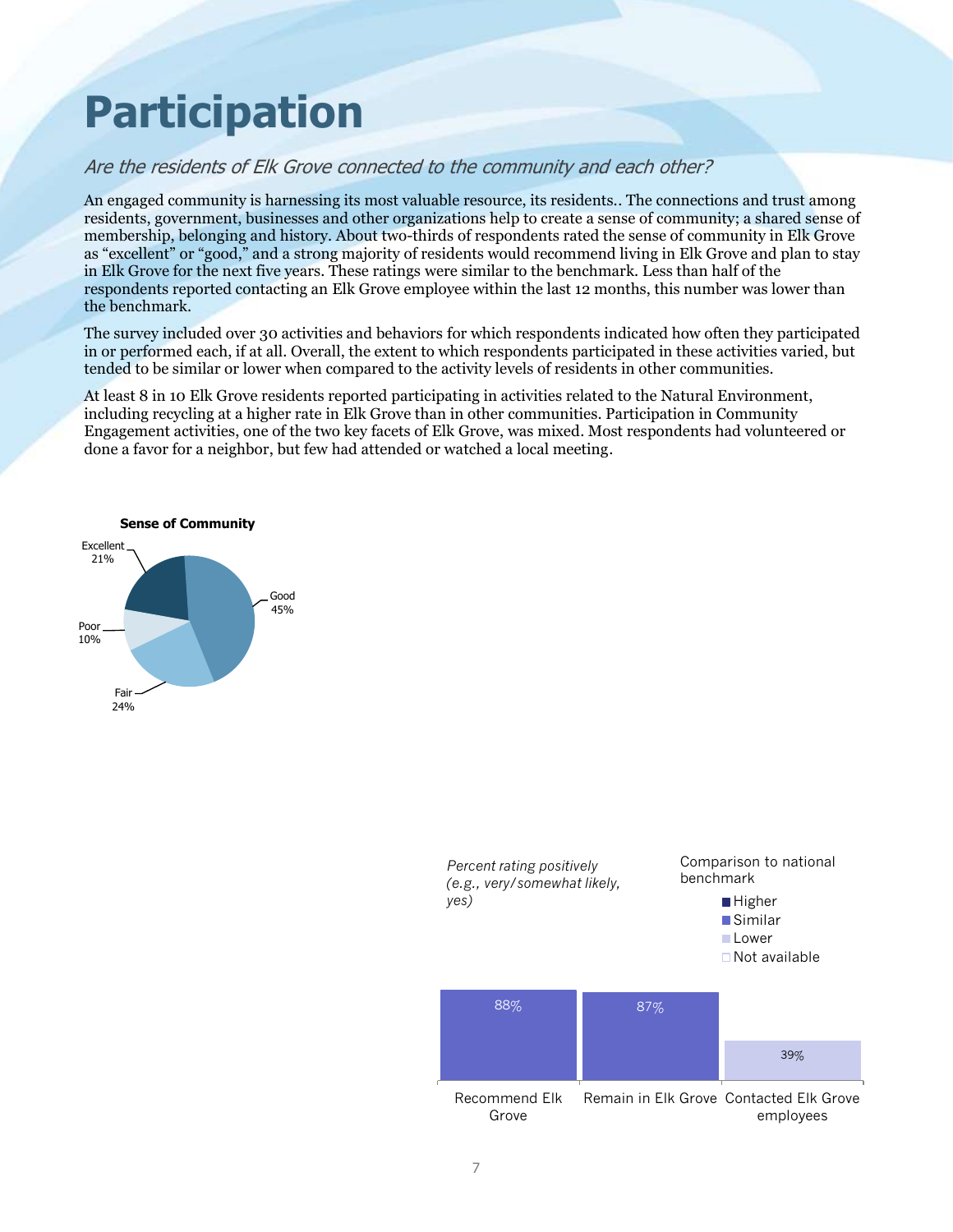### Figure 3: Aspects of Participation

| (e.g., yes, more than<br>Stocked supplies for an emergency<br>31%<br>once a month,<br>always/sometimes)<br>Did NOT report a crime<br>74%<br>Was NOT the victim of a crime<br>86%<br>Comparison to national<br><b>MOBILITY</b><br>benchmark<br>Used public transportation instead of driving<br>18%<br><b>Higher</b><br>Carpooled instead of driving alone<br>49%<br><b>Similar</b><br>Walked or biked instead of driving<br>57%<br><b>Lower</b><br>NATURAL ENVIRONMENT<br>□ Not available<br>Conserved water<br>89%<br>Made home more energy efficient<br>79%<br>Recycled at home<br>96%<br><b>BUILT ENVIRONMENT</b><br>Did NOT observe a code violation<br>60%<br>NOT under housing cost stress<br>57%<br><b>ECONOMY</b><br>Purchased goods or services in Elk Grove<br>97%<br>Economy will have positive impact on income<br>$30\%$<br>Work in Elk Grove<br>28%<br>RECREATION AND WELLNESS<br>Ate 5 portions of fruits and vegetables<br>88%<br>Participated in moderate or vigorous physical activity<br>79%<br>In very good to excellent health<br>58%<br>EDUCATION AND ENRICHMENT<br>Used Elk Grove public libraries<br>56%<br>Participated in religious or spiritual activities<br>45%<br>Attended a City-sponsored event<br>47%<br>COMMUNITY ENGAGEMENT<br>Campaigned for an issue, cause or candidate<br>20%<br>Contacted Elk Grove elected officials<br>13%<br>Volunteered<br>32%<br>Participated in a club<br>21%<br>Talked to or visited with neighbors<br>42%<br>Done a favor for a neighbor<br>82%<br>Attended a local public meeting<br>19%<br>Watched a local public meeting<br>18%<br>Read or watched local news<br>92%<br>Voted in local elections<br>81% | Percent rating positively |  | <b>SAFETY</b> |  |  |  |
|----------------------------------------------------------------------------------------------------------------------------------------------------------------------------------------------------------------------------------------------------------------------------------------------------------------------------------------------------------------------------------------------------------------------------------------------------------------------------------------------------------------------------------------------------------------------------------------------------------------------------------------------------------------------------------------------------------------------------------------------------------------------------------------------------------------------------------------------------------------------------------------------------------------------------------------------------------------------------------------------------------------------------------------------------------------------------------------------------------------------------------------------------------------------------------------------------------------------------------------------------------------------------------------------------------------------------------------------------------------------------------------------------------------------------------------------------------------------------------------------------------------------------------------------------------------------------------------------------------------------------------------------------------------------------|---------------------------|--|---------------|--|--|--|
|                                                                                                                                                                                                                                                                                                                                                                                                                                                                                                                                                                                                                                                                                                                                                                                                                                                                                                                                                                                                                                                                                                                                                                                                                                                                                                                                                                                                                                                                                                                                                                                                                                                                            |                           |  |               |  |  |  |
|                                                                                                                                                                                                                                                                                                                                                                                                                                                                                                                                                                                                                                                                                                                                                                                                                                                                                                                                                                                                                                                                                                                                                                                                                                                                                                                                                                                                                                                                                                                                                                                                                                                                            |                           |  |               |  |  |  |
|                                                                                                                                                                                                                                                                                                                                                                                                                                                                                                                                                                                                                                                                                                                                                                                                                                                                                                                                                                                                                                                                                                                                                                                                                                                                                                                                                                                                                                                                                                                                                                                                                                                                            |                           |  |               |  |  |  |
|                                                                                                                                                                                                                                                                                                                                                                                                                                                                                                                                                                                                                                                                                                                                                                                                                                                                                                                                                                                                                                                                                                                                                                                                                                                                                                                                                                                                                                                                                                                                                                                                                                                                            |                           |  |               |  |  |  |
|                                                                                                                                                                                                                                                                                                                                                                                                                                                                                                                                                                                                                                                                                                                                                                                                                                                                                                                                                                                                                                                                                                                                                                                                                                                                                                                                                                                                                                                                                                                                                                                                                                                                            |                           |  |               |  |  |  |
|                                                                                                                                                                                                                                                                                                                                                                                                                                                                                                                                                                                                                                                                                                                                                                                                                                                                                                                                                                                                                                                                                                                                                                                                                                                                                                                                                                                                                                                                                                                                                                                                                                                                            |                           |  |               |  |  |  |
|                                                                                                                                                                                                                                                                                                                                                                                                                                                                                                                                                                                                                                                                                                                                                                                                                                                                                                                                                                                                                                                                                                                                                                                                                                                                                                                                                                                                                                                                                                                                                                                                                                                                            |                           |  |               |  |  |  |
|                                                                                                                                                                                                                                                                                                                                                                                                                                                                                                                                                                                                                                                                                                                                                                                                                                                                                                                                                                                                                                                                                                                                                                                                                                                                                                                                                                                                                                                                                                                                                                                                                                                                            |                           |  |               |  |  |  |
|                                                                                                                                                                                                                                                                                                                                                                                                                                                                                                                                                                                                                                                                                                                                                                                                                                                                                                                                                                                                                                                                                                                                                                                                                                                                                                                                                                                                                                                                                                                                                                                                                                                                            |                           |  |               |  |  |  |
|                                                                                                                                                                                                                                                                                                                                                                                                                                                                                                                                                                                                                                                                                                                                                                                                                                                                                                                                                                                                                                                                                                                                                                                                                                                                                                                                                                                                                                                                                                                                                                                                                                                                            |                           |  |               |  |  |  |
|                                                                                                                                                                                                                                                                                                                                                                                                                                                                                                                                                                                                                                                                                                                                                                                                                                                                                                                                                                                                                                                                                                                                                                                                                                                                                                                                                                                                                                                                                                                                                                                                                                                                            |                           |  |               |  |  |  |
|                                                                                                                                                                                                                                                                                                                                                                                                                                                                                                                                                                                                                                                                                                                                                                                                                                                                                                                                                                                                                                                                                                                                                                                                                                                                                                                                                                                                                                                                                                                                                                                                                                                                            |                           |  |               |  |  |  |
|                                                                                                                                                                                                                                                                                                                                                                                                                                                                                                                                                                                                                                                                                                                                                                                                                                                                                                                                                                                                                                                                                                                                                                                                                                                                                                                                                                                                                                                                                                                                                                                                                                                                            |                           |  |               |  |  |  |
|                                                                                                                                                                                                                                                                                                                                                                                                                                                                                                                                                                                                                                                                                                                                                                                                                                                                                                                                                                                                                                                                                                                                                                                                                                                                                                                                                                                                                                                                                                                                                                                                                                                                            |                           |  |               |  |  |  |
|                                                                                                                                                                                                                                                                                                                                                                                                                                                                                                                                                                                                                                                                                                                                                                                                                                                                                                                                                                                                                                                                                                                                                                                                                                                                                                                                                                                                                                                                                                                                                                                                                                                                            |                           |  |               |  |  |  |
|                                                                                                                                                                                                                                                                                                                                                                                                                                                                                                                                                                                                                                                                                                                                                                                                                                                                                                                                                                                                                                                                                                                                                                                                                                                                                                                                                                                                                                                                                                                                                                                                                                                                            |                           |  |               |  |  |  |
|                                                                                                                                                                                                                                                                                                                                                                                                                                                                                                                                                                                                                                                                                                                                                                                                                                                                                                                                                                                                                                                                                                                                                                                                                                                                                                                                                                                                                                                                                                                                                                                                                                                                            |                           |  |               |  |  |  |
|                                                                                                                                                                                                                                                                                                                                                                                                                                                                                                                                                                                                                                                                                                                                                                                                                                                                                                                                                                                                                                                                                                                                                                                                                                                                                                                                                                                                                                                                                                                                                                                                                                                                            |                           |  |               |  |  |  |
|                                                                                                                                                                                                                                                                                                                                                                                                                                                                                                                                                                                                                                                                                                                                                                                                                                                                                                                                                                                                                                                                                                                                                                                                                                                                                                                                                                                                                                                                                                                                                                                                                                                                            |                           |  |               |  |  |  |
|                                                                                                                                                                                                                                                                                                                                                                                                                                                                                                                                                                                                                                                                                                                                                                                                                                                                                                                                                                                                                                                                                                                                                                                                                                                                                                                                                                                                                                                                                                                                                                                                                                                                            |                           |  |               |  |  |  |
|                                                                                                                                                                                                                                                                                                                                                                                                                                                                                                                                                                                                                                                                                                                                                                                                                                                                                                                                                                                                                                                                                                                                                                                                                                                                                                                                                                                                                                                                                                                                                                                                                                                                            |                           |  |               |  |  |  |
|                                                                                                                                                                                                                                                                                                                                                                                                                                                                                                                                                                                                                                                                                                                                                                                                                                                                                                                                                                                                                                                                                                                                                                                                                                                                                                                                                                                                                                                                                                                                                                                                                                                                            |                           |  |               |  |  |  |
|                                                                                                                                                                                                                                                                                                                                                                                                                                                                                                                                                                                                                                                                                                                                                                                                                                                                                                                                                                                                                                                                                                                                                                                                                                                                                                                                                                                                                                                                                                                                                                                                                                                                            |                           |  |               |  |  |  |
|                                                                                                                                                                                                                                                                                                                                                                                                                                                                                                                                                                                                                                                                                                                                                                                                                                                                                                                                                                                                                                                                                                                                                                                                                                                                                                                                                                                                                                                                                                                                                                                                                                                                            |                           |  |               |  |  |  |
|                                                                                                                                                                                                                                                                                                                                                                                                                                                                                                                                                                                                                                                                                                                                                                                                                                                                                                                                                                                                                                                                                                                                                                                                                                                                                                                                                                                                                                                                                                                                                                                                                                                                            |                           |  |               |  |  |  |
|                                                                                                                                                                                                                                                                                                                                                                                                                                                                                                                                                                                                                                                                                                                                                                                                                                                                                                                                                                                                                                                                                                                                                                                                                                                                                                                                                                                                                                                                                                                                                                                                                                                                            |                           |  |               |  |  |  |
|                                                                                                                                                                                                                                                                                                                                                                                                                                                                                                                                                                                                                                                                                                                                                                                                                                                                                                                                                                                                                                                                                                                                                                                                                                                                                                                                                                                                                                                                                                                                                                                                                                                                            |                           |  |               |  |  |  |
|                                                                                                                                                                                                                                                                                                                                                                                                                                                                                                                                                                                                                                                                                                                                                                                                                                                                                                                                                                                                                                                                                                                                                                                                                                                                                                                                                                                                                                                                                                                                                                                                                                                                            |                           |  |               |  |  |  |
|                                                                                                                                                                                                                                                                                                                                                                                                                                                                                                                                                                                                                                                                                                                                                                                                                                                                                                                                                                                                                                                                                                                                                                                                                                                                                                                                                                                                                                                                                                                                                                                                                                                                            |                           |  |               |  |  |  |
|                                                                                                                                                                                                                                                                                                                                                                                                                                                                                                                                                                                                                                                                                                                                                                                                                                                                                                                                                                                                                                                                                                                                                                                                                                                                                                                                                                                                                                                                                                                                                                                                                                                                            |                           |  |               |  |  |  |
|                                                                                                                                                                                                                                                                                                                                                                                                                                                                                                                                                                                                                                                                                                                                                                                                                                                                                                                                                                                                                                                                                                                                                                                                                                                                                                                                                                                                                                                                                                                                                                                                                                                                            |                           |  |               |  |  |  |
|                                                                                                                                                                                                                                                                                                                                                                                                                                                                                                                                                                                                                                                                                                                                                                                                                                                                                                                                                                                                                                                                                                                                                                                                                                                                                                                                                                                                                                                                                                                                                                                                                                                                            |                           |  |               |  |  |  |
|                                                                                                                                                                                                                                                                                                                                                                                                                                                                                                                                                                                                                                                                                                                                                                                                                                                                                                                                                                                                                                                                                                                                                                                                                                                                                                                                                                                                                                                                                                                                                                                                                                                                            |                           |  |               |  |  |  |
|                                                                                                                                                                                                                                                                                                                                                                                                                                                                                                                                                                                                                                                                                                                                                                                                                                                                                                                                                                                                                                                                                                                                                                                                                                                                                                                                                                                                                                                                                                                                                                                                                                                                            |                           |  |               |  |  |  |
|                                                                                                                                                                                                                                                                                                                                                                                                                                                                                                                                                                                                                                                                                                                                                                                                                                                                                                                                                                                                                                                                                                                                                                                                                                                                                                                                                                                                                                                                                                                                                                                                                                                                            |                           |  |               |  |  |  |
|                                                                                                                                                                                                                                                                                                                                                                                                                                                                                                                                                                                                                                                                                                                                                                                                                                                                                                                                                                                                                                                                                                                                                                                                                                                                                                                                                                                                                                                                                                                                                                                                                                                                            |                           |  |               |  |  |  |
|                                                                                                                                                                                                                                                                                                                                                                                                                                                                                                                                                                                                                                                                                                                                                                                                                                                                                                                                                                                                                                                                                                                                                                                                                                                                                                                                                                                                                                                                                                                                                                                                                                                                            |                           |  |               |  |  |  |

8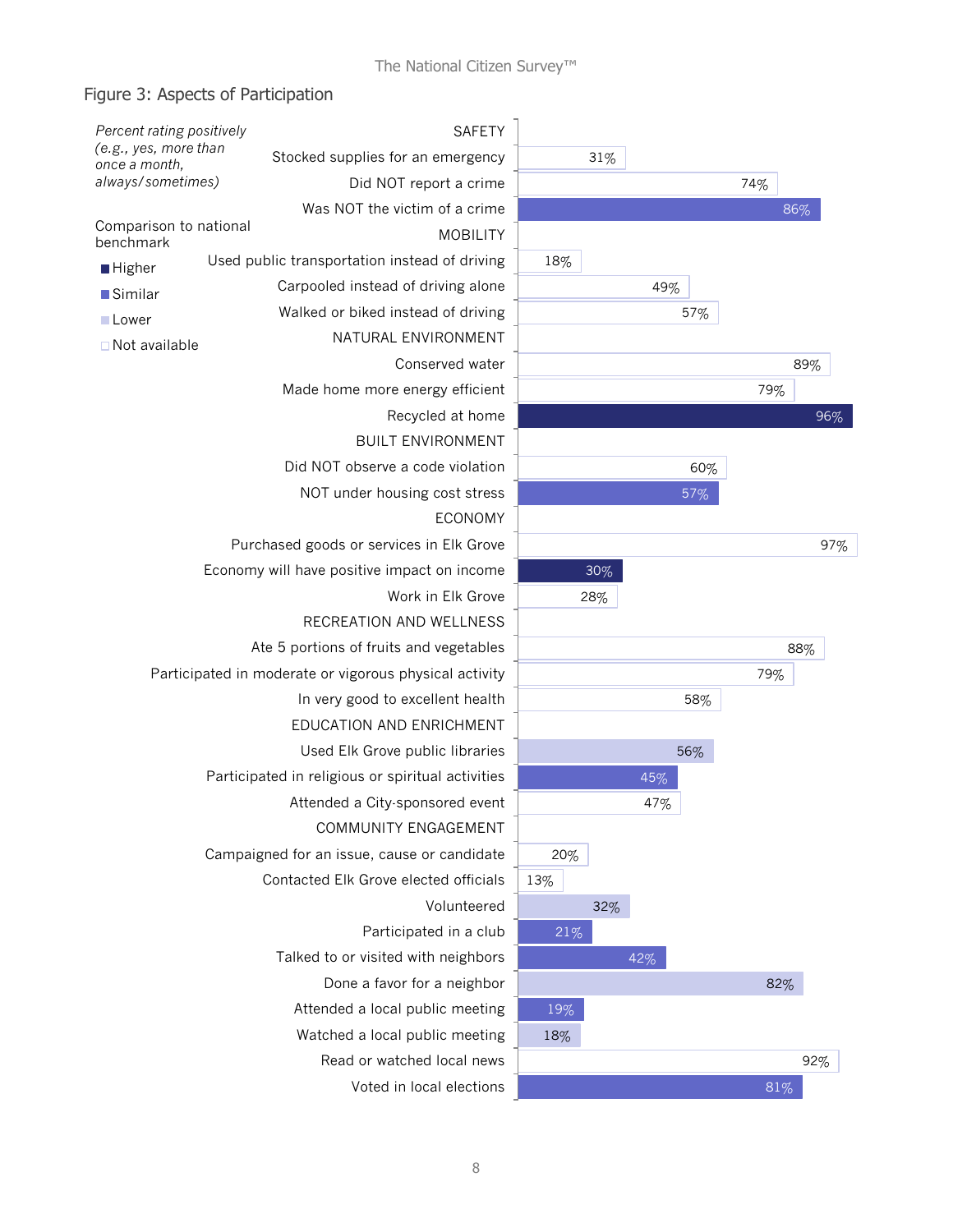# <span id="page-10-0"></span>**Special Topics**

The City of Elk Grove included three questions of special interest on The NCS. The topics focused on residents' use of and preferences for Old Town Elk Grove.

About 22% of respondents reported visiting Old Town Elk Grove two to four times a month or more frequently. A similar percentage reported not at all visiting Old Town Elk Grove. Most respondents visited Old Town once a month or less.

Figure 4: Question 13 How often do you visit Old Town Elk Grove?

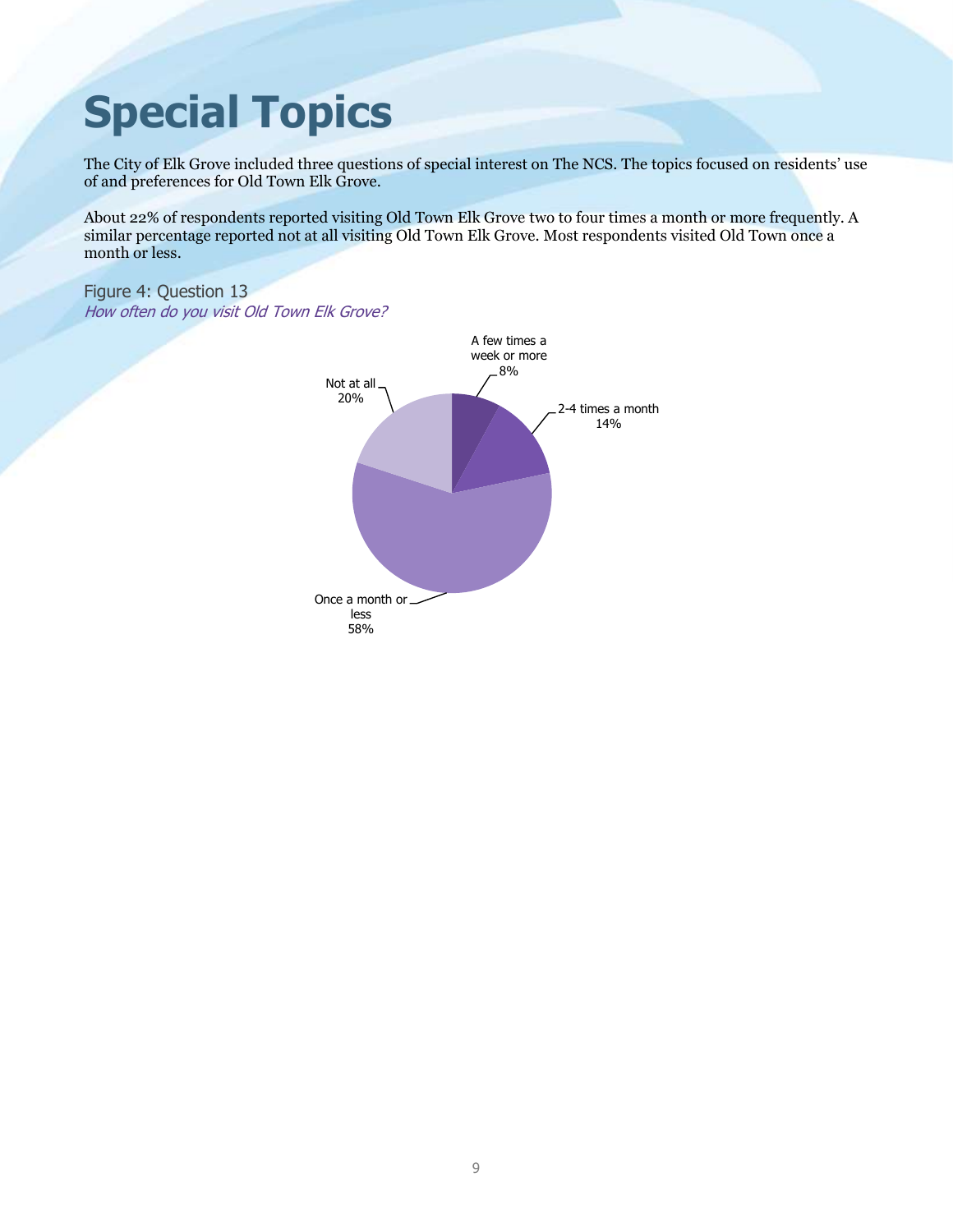When asked how often respondents visited Old Town Elk Grove for a variety of services, more than one-third of respondents went for special events, dining/nightlife/entertainment or general shopping at least sometimes. Respondents were least likely to visit Old Town for education, lessons or for places of worship.

#### Figure 5: Question 14

How often, if at all, do you visit Old Town Elk Grove for each of the following?

|                                                    |                  |     | Frequently Sometimes Rarely Never/not applicable |  |  |
|----------------------------------------------------|------------------|-----|--------------------------------------------------|--|--|
| Dining/nightlife/entertainment                     | 8%<br>26%        | 29% | 37%                                              |  |  |
| Special events                                     | 10%<br>25%       | 26% | 39%                                              |  |  |
| General shopping                                   | 20%<br>14%       | 20% | 46%                                              |  |  |
| Boutique shopping                                  | 8%<br>15%        | 24% | 54%                                              |  |  |
| Nails/hair/spa services                            | 10%<br>16%       | 16% | 58%                                              |  |  |
| Auto/home improvement services                     | 8%<br>13%<br>17% |     | 62%                                              |  |  |
| <b>Business services</b>                           | 16%<br>16%       |     | 65%                                              |  |  |
| Art gallery/art purchase                           | 5% 10%<br>17%    | 68% |                                                  |  |  |
| Real estate/accounting/banking/tax/legal services  | 9% 10%<br>11%    | 70% |                                                  |  |  |
| Places of worship                                  | 8% 6% 8%         | 77% |                                                  |  |  |
| Education or lessons (dancing, martial arts, etc.) | 11%              | 81% |                                                  |  |  |
| Other                                              | 13%<br>5%<br>15% | 67% |                                                  |  |  |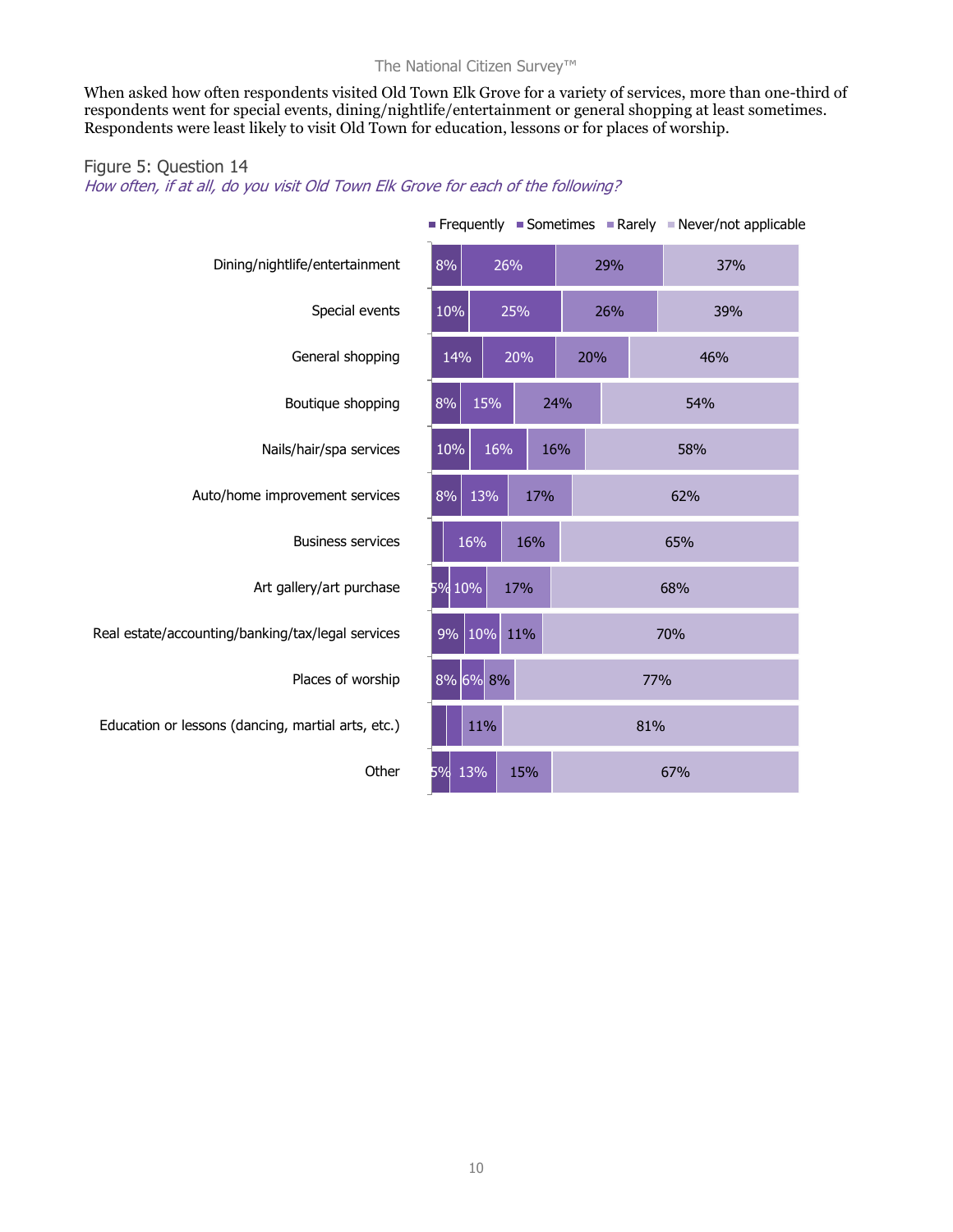Respondents were given a list of potential new development options for Old Town Elk Grove. About two in five respondents would like to see an outdoor concert/special event venue, activities or destinations for children or families, casual and fine dining and a seasonal ice rink. About one-quarter of respondents would like to see a museum, a community park and history center/display. Few respondents would like to see office space.

#### Figure 6: Question

#### What type of new development, if any, would you like to see in Old Town Elk Grove?



Total may exceed 100% as respondents could select more than one option.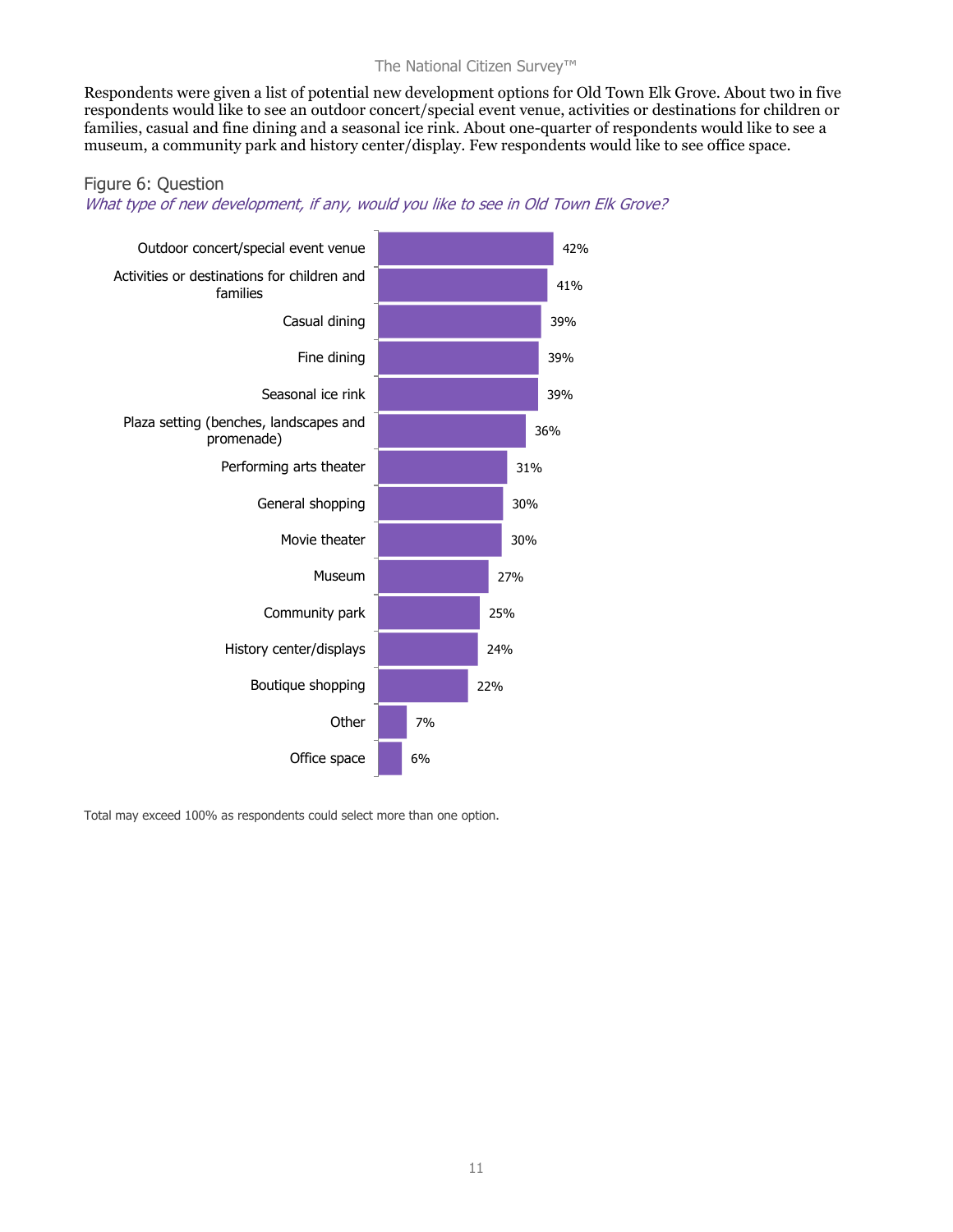Respondents were asked to record in their own words what types of activities, amenities, shops or services would encourage them to visit Old Town Elk Grove more often. Of the 132 respondents who wrote in a response, most respondents were interested in having more dining, restaurant and bar options or having more parking available to make visiting Old Town Elk Grove easier. Others showed interest in having more theater, art and familyfriendly options as well as more places to shop. The complete set of write-in responses can be found in the *Open Ended Responses* report, provided under separate cover.

#### Figure 7: Question 16

What types of activities, amenities, shops or services would encourage you to visit Old Town Elk Grove more often?